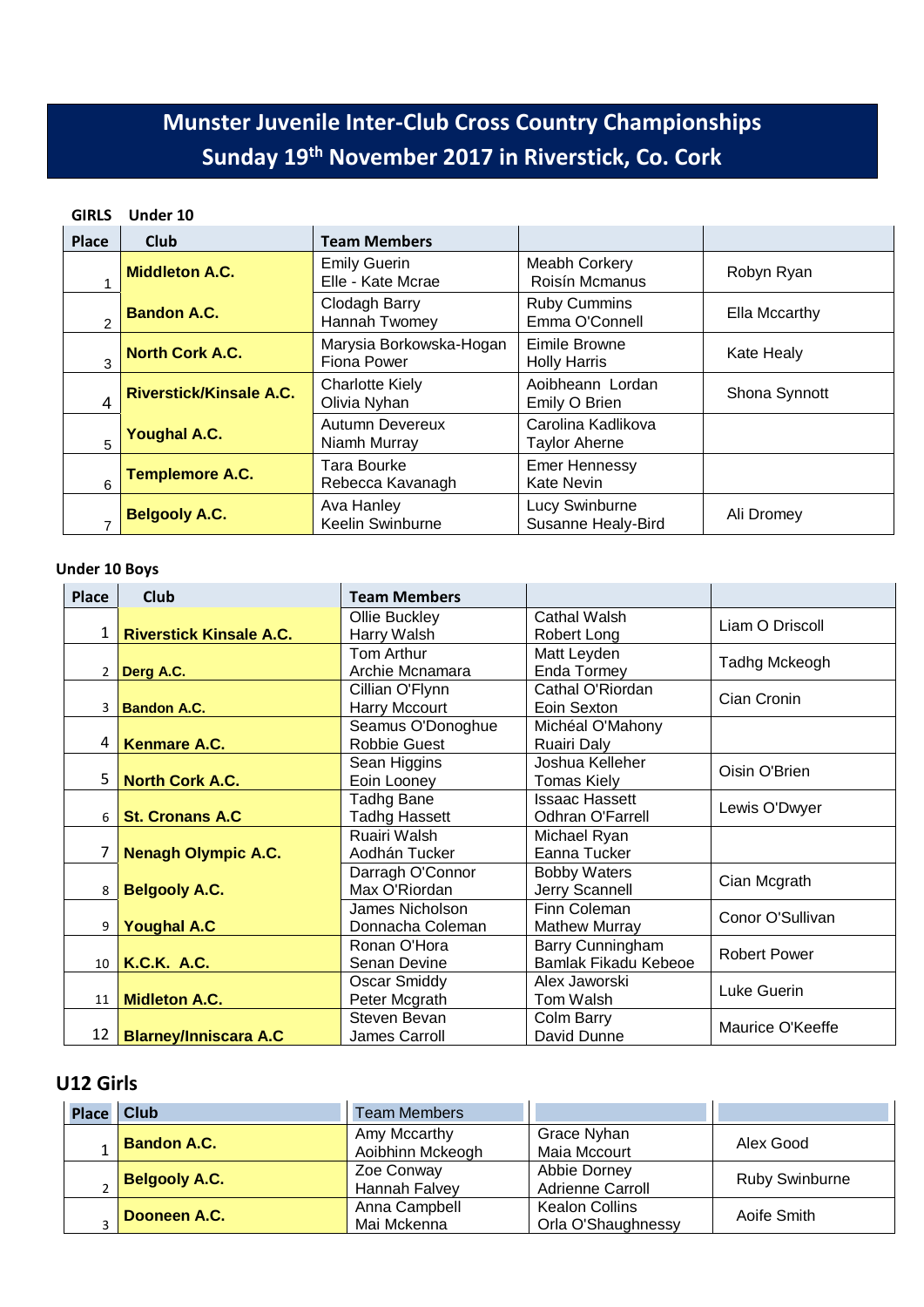|                | <b>Spa-Fenit Barrow A.C.</b>   | Aoife O'Brien<br>Jessica Mcgibney     | Sophie Hassett<br>Lily May O'Gara   | Laurel Mason      |
|----------------|--------------------------------|---------------------------------------|-------------------------------------|-------------------|
| $\overline{5}$ | Templemore A.C.                | Ceola Bergin<br><b>Emily Davidson</b> | Grainne Callanan<br>Niamh Hayes     | Lisa O Connor     |
|                | <b>Midleton A.C.</b>           | Rosemary Alamu<br>Maisie Mc Rae       | Elsa Ryan<br>Grainne Finn           | Emma Bell         |
|                | <b>St. Cronans A.C.</b>        | Eva Rusk<br>Kate Moran                | Clodagh Quinn<br>Sophie Torpey      |                   |
|                | <b>Moycarkey Coolcroo A.C.</b> | Sophie Coughlan<br>Aoibheann Fogarty  | Rebecca Danagher<br>Sarah Corcoran  | Jane Corcoran     |
|                | <b>Youghal A.C.</b>            | Eireann Barrett<br>Ruby Kennedy       | Poppi Devereaux<br>Izabella Chidlow | Ciara Wood        |
| 10             | North Cork A.C.                | Sinead Walsh<br>Kayla O Mahoney       | Ava O Mahoney<br>Ruby Sheehan       | Eimear O' Donovan |

| <b>Boys</b>  | Under 12                       |                                            |                                                   |                |
|--------------|--------------------------------|--------------------------------------------|---------------------------------------------------|----------------|
| <b>Place</b> | Club                           | <b>Team Members</b>                        |                                                   |                |
|              | <b>St. Cronans A.C.</b>        | Sean Breen<br>Charlie Hannon               | James O'Dwyer<br>Darren Moroney                   | Caleb Walsh    |
|              | <b>Bandon A.C.</b>             | Adam Barry<br>Dara Walsh                   | <b>Charlie Twomey</b><br><b>Desmond Kenneally</b> | Jack Cullinane |
|              | <b>West Waterford A.C.</b>     | lan Holmes<br>Cal Tutty                    | Eoghan Lattimore<br>David Gaffney                 | David Nyhan    |
| Δ            | <b>Midleton A.C.</b>           | John Paul Mcmanus<br><b>Mathew Herbert</b> | Jack Mcgrath<br>Patrick Walsh                     | Thomas Lynch   |
| 5            | <b>Riverstick/Kinsale A.C.</b> | Ryan Mccarthy<br>Joey O'Callaghan          | Conor O Donoghue<br>Michael O Driscoll            | Ronan Sheehan  |
| 6            | <b>Blarney/Inniscara A.C.</b>  | <b>Matthew Carroll</b><br>Jack O'Rourke    | Rudi O'Halloran<br><b>Christopher Mccarthy</b>    | Cian Lenane    |
|              | <b>Belgooly A.C.</b>           | Eoghan O'Connor<br>Peter Hawkins           | <b>Brian Hawkins</b><br>Darragh Foley             | Aaron Halton   |
| 8            | <b>North Cork A.C.</b>         | Roman Borkowski-Hogan<br>Rory O'Connor     | Peter O'Connor<br>Sean Walsh                      | Daire Ryan     |

#### **Girls Under 14**

| <b>Place</b>            | <b>Club</b>                    | <b>Team Members</b>                        |                                         |                    |
|-------------------------|--------------------------------|--------------------------------------------|-----------------------------------------|--------------------|
|                         | Dooneen A.C.                   | Sarah Butler<br>Sarah Hosey                | Maria Campbell<br>Sarah A Dillon        |                    |
|                         | <b>Bandon A.C.</b>             | Ellen Murphy<br>Emma Barry                 | Eabha Crowley<br>Ella Collins           | Niamh Quinn        |
| $\overline{\mathbf{z}}$ | <b>Iveragh A.C.</b>            | Sarah O'Shea<br>Aoife Dwyer                | Brianna O'Sullivan<br>Deirdre Kelly     | Leanne O'Sullivan  |
| 4                       | <b>Templemore A.C.</b>         | Emma Bergin<br>Keisha Mccabe               | Neassa Towey<br><b>Chloe Carroll</b>    | Alannah Dunford    |
|                         | <b>St. Cronans A.C.</b>        | Caoimhe Cahill<br>Emma Quinn               | Roisin O'Mullane<br>Rachel Rusk         | Jodie Watts        |
| 6                       | <b>Riverstick/Kinsale A.C.</b> | Kate Redmond<br>Nicole Buckley             | Grace Coyle<br>Rachel O Brien           | Caoimhe O Donoghue |
|                         | <b>North Cork A.C.</b>         | Aniela Borkowski-Hogan<br>Lauren O Mahoney | <b>Catherine Walsh</b><br>Zara O'Hanlon | Kate Sheehan       |
| <b>DNS</b>              | <b>Midleton A.C.</b>           | Selena O'Riordan<br>Caoimhe Mcgrath        | Heliise Loore Vahi<br>Ciara Walsh       | Isabelann Kelly    |
| <b>DNS</b>              | <b>West Waterford A.C.</b>     | Angelina Chizhikova<br>Kate Keogh          | Lia Cunningham<br>Caoimhe Prendergast   | Eve Power          |

| <b>Boys</b> | Under 14            |                          |               |  |
|-------------|---------------------|--------------------------|---------------|--|
| Place       | Club                | <b>Team Members</b>      |               |  |
|             | Nenagh Olympic A.C. | Cian Hodgins             | Tom Walshe    |  |
|             |                     | Sean Hayes               | Luke Purcell  |  |
|             |                     | Jack Sheedy              | Dan Andrews   |  |
|             | <b>Bantry A.C.</b>  | <b>Callum Mcelhinney</b> | Alan Kelleher |  |